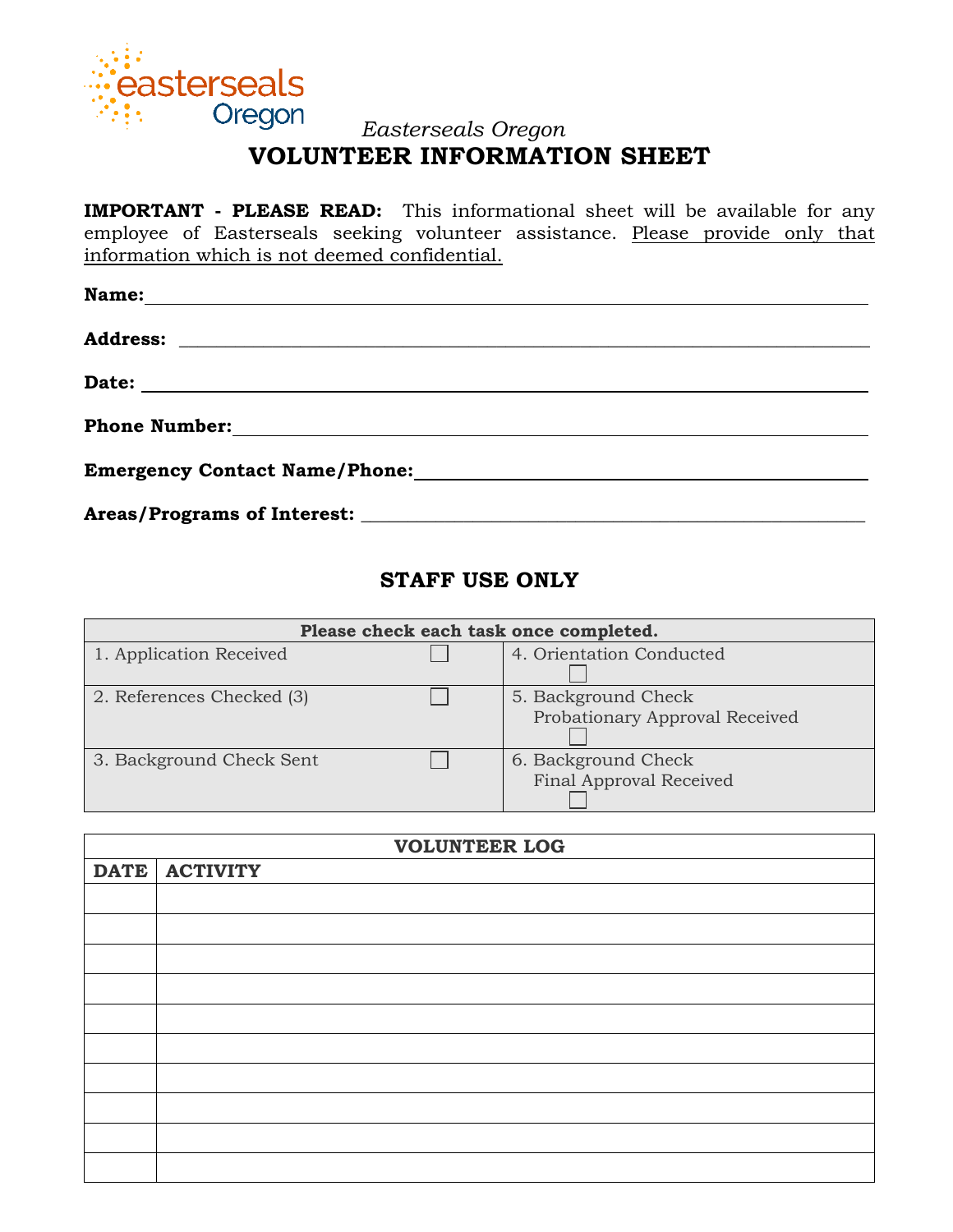

 *Easterseals Oregon*

# **VOLUNTEER APPLICATION**

Easterseals Oregon's mission is to be the organization that provides exceptional services and resources that make a tangible and positive impact on society. We serve children and adults with disabilities, veterans, mature job seekers, and their families, ensuring all feel included and valued and have equal opportunities to live, learn, work, and play in their communities. Our services would not be possible without the generous participation by volunteers like you. To ensure quality programming and to guard against the high incidence in our society of physical, sexual and psychological abuse, all volunteers are required to complete this application. Your permission is also required to allow verification of all information given. Thank you for your cooperation. Easterseals Oregon both needs and appreciates you as a volunteer member of our program services.

| 1.<br>I want to volunteer:<br>$\Box$ in any capacity needed                                                                                                                          |                                                                                                                                                  |                                                                                                                                  |  |  |  |
|--------------------------------------------------------------------------------------------------------------------------------------------------------------------------------------|--------------------------------------------------------------------------------------------------------------------------------------------------|----------------------------------------------------------------------------------------------------------------------------------|--|--|--|
| 2.                                                                                                                                                                                   |                                                                                                                                                  | How did you hear about Easterseals Oregon's volunteer opportunities?                                                             |  |  |  |
| 3.                                                                                                                                                                                   |                                                                                                                                                  | Why do you want to volunteer for an Easterseals Program?                                                                         |  |  |  |
| Do you have experience with individuals or groups with special needs?<br>4.                                                                                                          |                                                                                                                                                  | Children $\square$<br>Adults $\square$                                                                                           |  |  |  |
| Physical Disabilities $\Box$<br>Traumatic Brain Injury (TBI) □<br>Vision Impaired/Blind $\Box$<br>Speech/Language $\square$                                                          | $MS \Box$<br>$MD \Box$<br>Autism $\Box$<br>Emotional Disabilities/Mental Illness $\square$                                                       | Polio $\Box$<br>$CP$ $\square$<br>Seizures $\Box$<br>ADHD/ADD<br>Hearing Impaired/Deaf $\square$ Learning Disabilities $\square$ |  |  |  |
| 5.                                                                                                                                                                                   |                                                                                                                                                  |                                                                                                                                  |  |  |  |
|                                                                                                                                                                                      |                                                                                                                                                  |                                                                                                                                  |  |  |  |
| What activities do you most enjoy? Identify specifics.<br>6.                                                                                                                         |                                                                                                                                                  |                                                                                                                                  |  |  |  |
| Creative Art $\Box$<br>Crafts $\square$<br>Music: Sing/Play $\square$<br>Home Decoration $\Box$<br>Team Sports $\Box$<br>Individual/Dual Sports □<br>Read/Learn new things $\square$ | Aquatics $\Box$<br>Outdoor activities $\Box$<br>Table/board games □<br>Cooking $\square$<br>Cards $\square$<br>Collections $\Box$<br>Dance/Drama | Other $(s)$ :                                                                                                                    |  |  |  |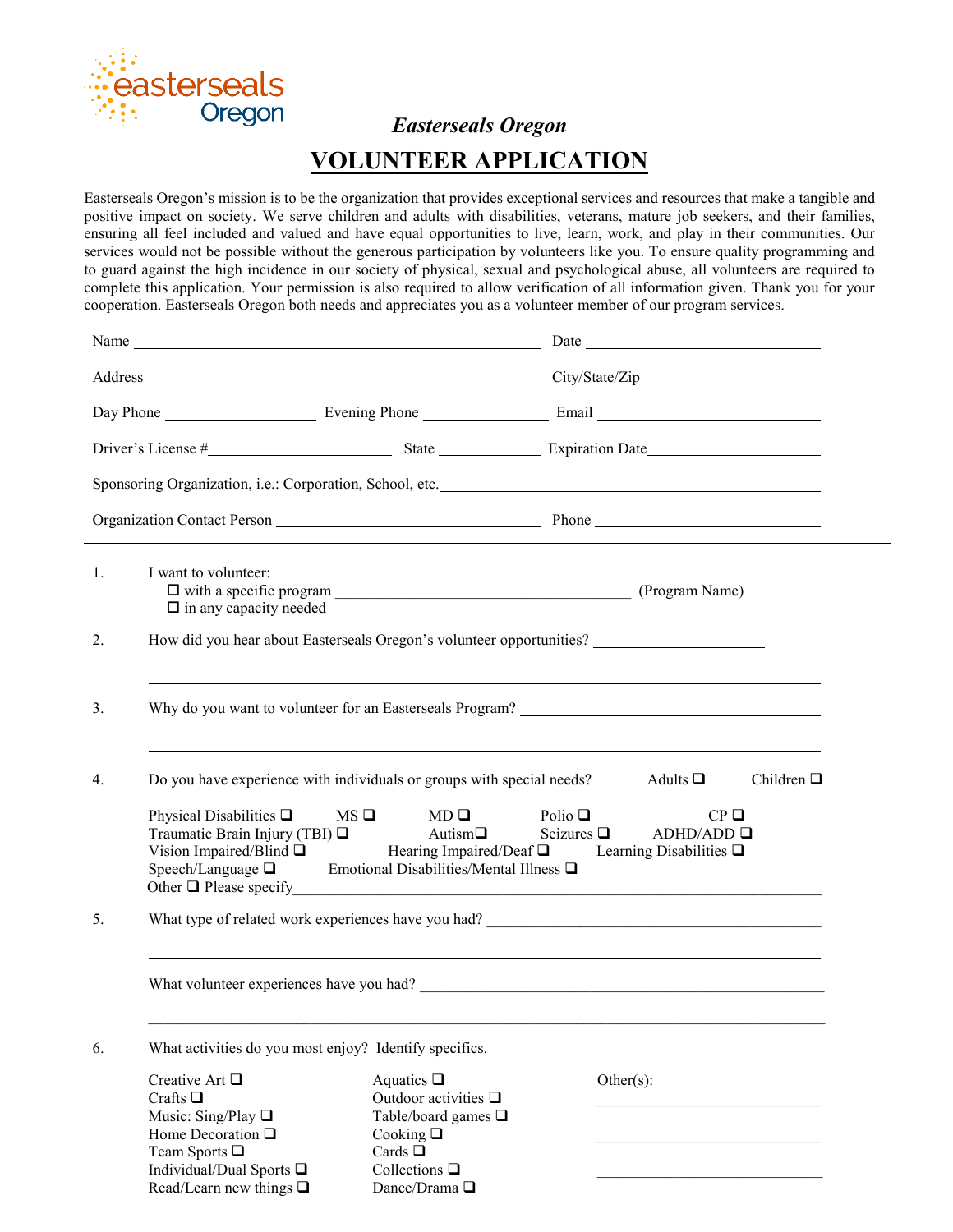| 7. | Do you speak any other languages?<br>Language<br>Language<br>Language |     | ❏<br>❏<br>◻ | Yes<br>Limited<br>Limited<br>Limited |    | ❏<br>Q<br>❏ | No<br>Fair<br>Fair<br>Fair | ❏<br>❏<br>□     | Fluent<br>Fluent<br>Fluent |
|----|-----------------------------------------------------------------------|-----|-------------|--------------------------------------|----|-------------|----------------------------|-----------------|----------------------------|
| 8. | Do you have First Aid Training?                                       | - 8 | Yes         | ❏                                    | No |             |                            |                 |                            |
|    | CPR Training?                                                         |     | Yes         |                                      | No |             |                            | Expiration date |                            |
|    |                                                                       |     |             |                                      |    |             |                            |                 |                            |

#### **REFERENCES** Please list 3 references:

| $\overline{\text{Name}}$ | Name                                                                                                                                                                                                                                 | Name        |
|--------------------------|--------------------------------------------------------------------------------------------------------------------------------------------------------------------------------------------------------------------------------------|-------------|
| Address                  | Address                                                                                                                                                                                                                              | Address     |
|                          | Phone <u>superior and the set of the set of the set of the set of the set of the set of the set of the set of the set of the set of the set of the set of the set of the set of the set of the set of the set of the set of the </u> |             |
| Years Known              | Years Known                                                                                                                                                                                                                          | Years Known |

#### **SPECIAL CONSIDERATIONS**

|            |     |     | Are there any specific activities you cannot or will not participate in, or are there days you are not available to |
|------------|-----|-----|---------------------------------------------------------------------------------------------------------------------|
| volunteer? | Yes | No. | Be specific                                                                                                         |

\_\_\_\_\_\_\_\_\_\_\_\_\_\_\_\_\_\_\_\_\_\_\_\_\_\_\_\_\_\_\_\_\_\_\_\_\_\_\_\_\_\_\_\_\_\_\_\_\_\_\_\_\_\_\_\_\_\_\_\_\_\_\_\_\_\_\_\_\_\_\_\_\_\_\_\_\_\_\_\_\_\_\_\_\_\_\_\_\_\_\_\_

| <b>GENERAL INFORMATION</b>                                                                                                                                            |   |            |                |  |
|-----------------------------------------------------------------------------------------------------------------------------------------------------------------------|---|------------|----------------|--|
| ARE YOU 18 YEARS OF AGE OR OLDER?                                                                                                                                     | ப | <b>Yes</b> | No.            |  |
| Do you have experience in, or have you ever worked<br>in a similar industry or business before?<br>If yes, please explain (including length, position, and industry). | ப | <b>Yes</b> | No             |  |
| Have you ever been employed or attended school using any other name?                                                                                                  | ⊔ | <b>Yes</b> | N <sub>0</sub> |  |
| If yes, please explain:                                                                                                                                               |   |            |                |  |
| Are you able to perform the primary duties of the volunteer position, with or without reasonable accommodation?                                                       |   |            |                |  |

If no, please explain:

Have you ever been CONVICTED, pled GUILTY or NO CONTEST, or FORFEITED BOND OR BAIL for any crime other than traffic violations? (NOTE: Applicants for positions in Washington state should NOT list any conviction for which the date or prison release, whichever is more recent, is more than seven years old.)  $\Box$  Yes  $\Box$  No

 $\Box$  Yes  $\Box$  No

If yes, please explain:

(Conviction of a crime is not an automatic bar to employment or volunteer opportunity. We will consider factors such as the nature and gravity of the crime, the length of time that has passed since the conviction and/or completion of any sentence, and the nature of the opportunity for which you have applied.)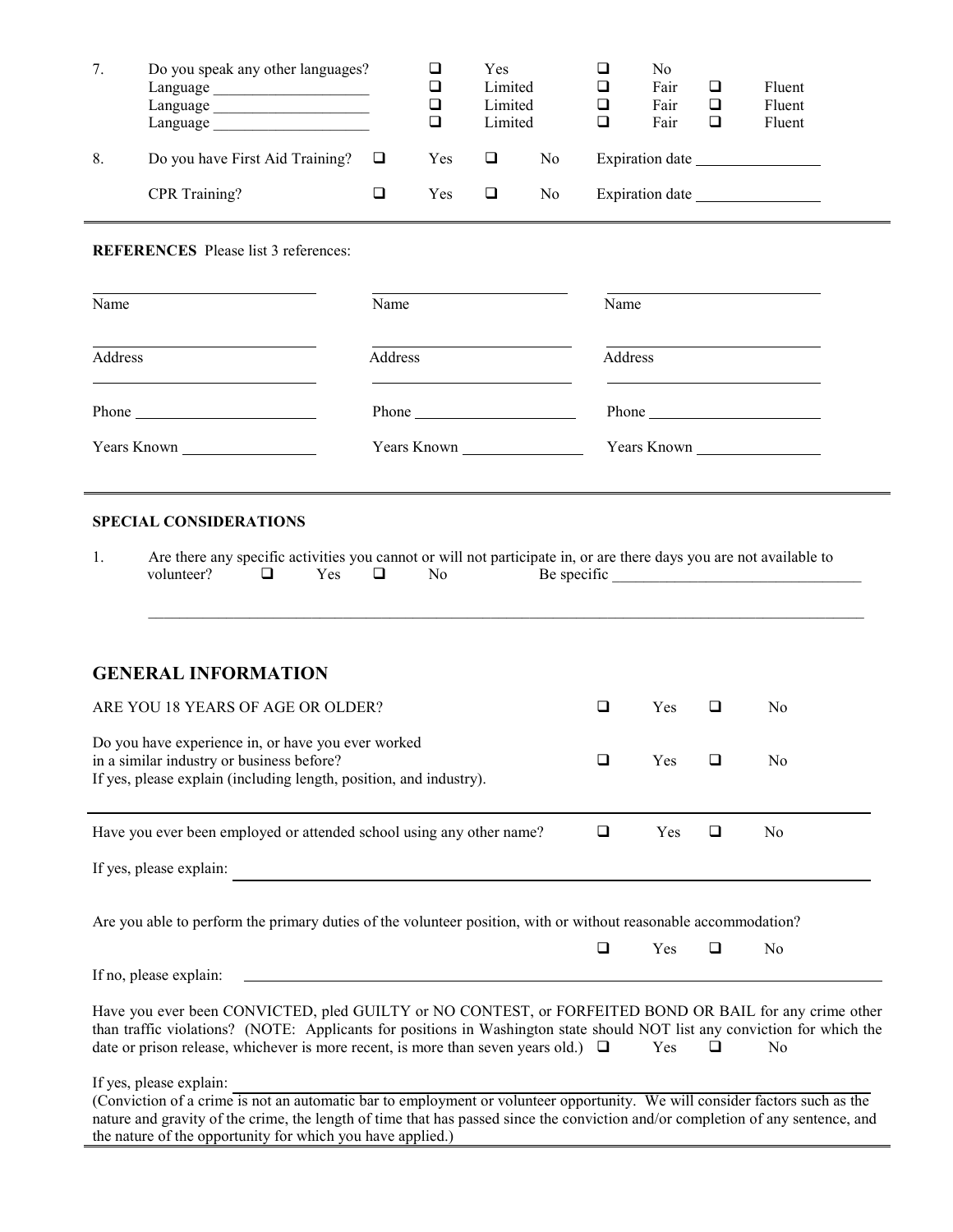# *Easterseals Oregon* **RELEASE FORM**

#### **Please read carefully, then initial each paragraph and sign below:**

I certify that I have answered the above questions truthfully and have not withheld any information relative to my **initial** application. I understand that any falsification, misrepresentation, or omission, as well as any misleading statements or omissions of the application information, attachments, and supporting documents generally will result in denial of volunteer relationship.

I understand that consideration for volunteer positions are contingent on the results of a reference and background **initial** check (background check if applicable). I authorize Easterseals Oregon to discuss the results of any investigation with all of their employees who are involved in the volunteer recruitment process.

- \_\_\_\_ I authorize Easterseals Oregon to thoroughly investigate my references, work record, education and other matters **initial** related to my suitability for volunteer/employment, and further authorize the references I have listed to disclose to Easterseals Oregon any and all letters, reports, and other information related to my work records, without giving me prior notice of such disclosure. In addition, I release Easterseals Oregon, my former employers and all other persons, corporations, partnerships and associations from any and all claims, demands or liabilities arising out of or in any way related to such investigation or disclosure. I understand that I am not authorized to work with clients without supervision until completion of such checks.
- \_\_\_\_ I authorize Easterseals Oregon to investigate whether I have a criminal record of convictions, and, if so, the nature **initial** of such convictions and all the surrounding circumstances of the conviction. Easterseals Oregon has advised me that any criminal background check will focus on convictions, and that a criminal record will not necessarily disqualify me from volunteer opportunities.

\_\_\_\_ I recognize the rules and policies of Easterseals Oregon. I understand that volunteer placement can be terminated at **initial** any time, with or without cause, and with or without notice, at the option of Easterseals Oregon or myself.

I understand and acknowledge that I may be required to submit to a physical examination, including a drug test. **initial** Additionally, I hereby authorize the release of the results of such an examination to Easterseals Oregon for their use in evaluating my suitability for volunteer/employment opportunities. Further, I release the examining facility and Easterseals Oregon from any and all liability, and from any damage that may result from the release of such information.

### **CONFIDENTIALITY BINDER**

Easterseals' programs recognize and insist that all clients', volunteers' and caregivers' rights to confidentiality must be fully protected. Therefore, I hereby agree to keep all medical and personal information regarding program clients and their families or guardians confidential. I will not discuss such information with my family, friends or casual acquaintances or use in written form any identifying information such as name, birth date, distinguishing characteristics or description of the child/participant.  $Yes$  **No** 

### **AGREEMENT**

I understand that photos or videos may be taken during the program showing participants and volunteers in their usual activities. These photos and videos will be used by Easterseals Oregon for promotional and/or educational purposes. I give personal permission for photographs or videos.

**Yes \_\_\_\_\_\_\_ No \_\_\_\_\_\_\_**

#### **Volunteer Signature Date**

**Printed Name**

**Signature of Parent or Guardian, if volunteer is a minor**